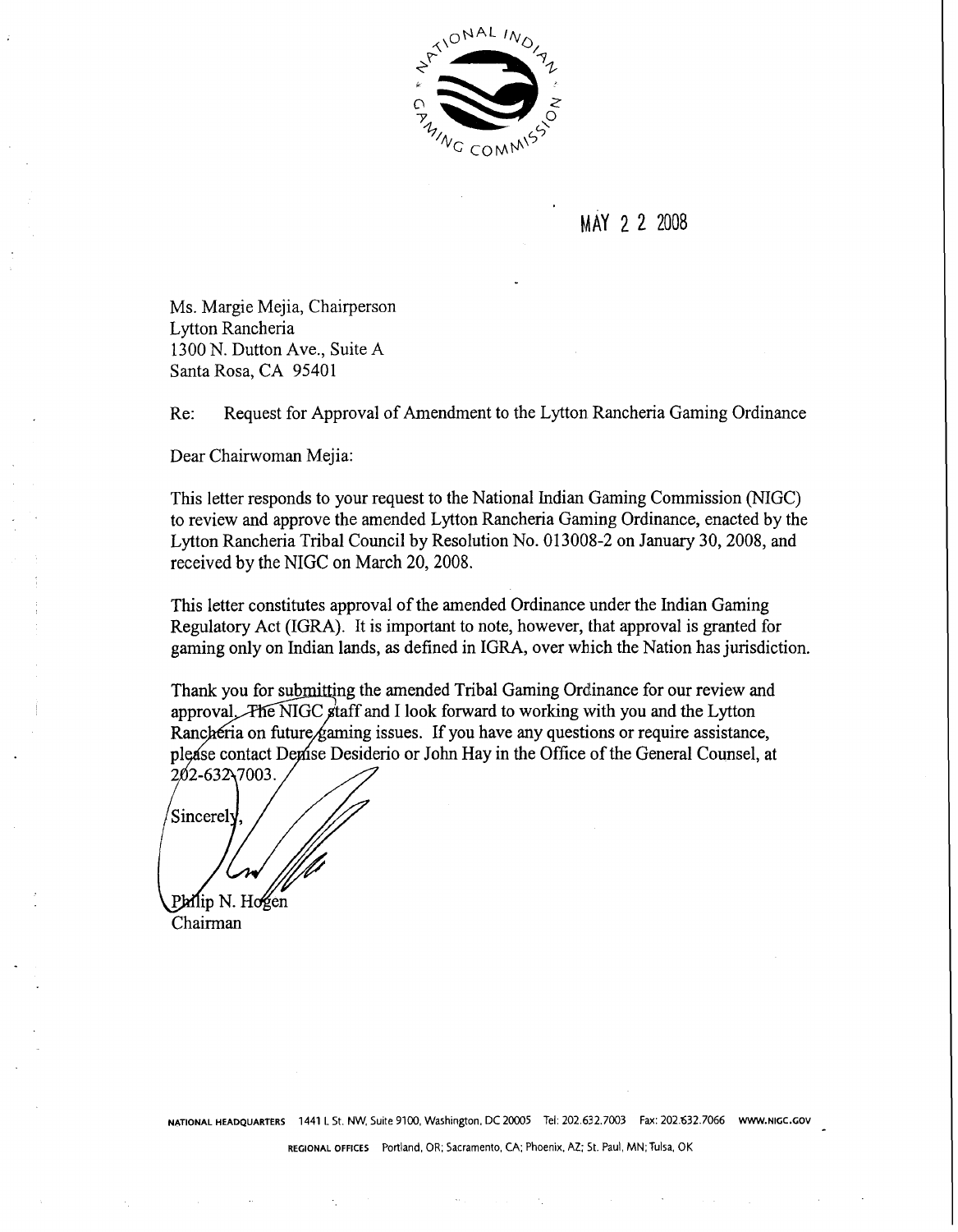| فيها<br><b>Karpent</b><br>1300 N. Dutton Ave. • Suite A • Santa Rosa, California 95401<br>$(707)$ 575-5917 • Fax (707) 575-6974<br><b>RESOLUTION OF THE TRIBAL COUNCIL</b><br>NAR 20 EES<br>OF<br><b>LYTTON RANCHERIA OF CALIFORNIA</b><br>Sal, Adoption and/or Amendment of Tribal Gaming Ordinance/Regulation<br><b>RESOLUTION NO. <math>013008 - 2</math></b><br><b>IEREAS</b> , The Lytton Rancheria of California, aka Lytton Band of Pomo Indians (Tribe) is a<br>federally recognized American Indian Tribe recognized by the United States<br>Secretary of the Interior as having jurisdiction over Indian Lands in California<br>which are eligible for gaming under the Indian Gaming Regulatory Act,<br>25 U.S.C. 2700 et. seq. (IGRA); and<br><b>IEREAS,</b> The Tribal Council is the governing body of the Tribe and is empowered to enact<br>Ordinances under Articles X and XIII of the Tribe's Constitution; and<br><b>HEREAS,</b> The Tribal Council duly adopted a Tribal Gaming Code, enacted July 8, 1999,<br>which addresses its laws relating to gaming and now wishes to better organize<br>and standardize the format of said laws; and<br><b>EREAS,</b> The Tribal Council duly adopted the Tribal Gaming Code and now wishes to repeal<br>that code and replace it with a recently adopted Gaming Ordinance, Regulations<br>Establishing the Tribal Gaming Commission, and Licensing and Background<br><b>Investigation Regulations.</b><br>NOW THEREFORE BE IT RESOLVED: That the Tribe, acting through its Tribal Council, hereby<br>als the Lytton Band of Pomo Indians Tribal Gaming Code, enacted July 8, 1999 and replaces it<br>rei<br>In the Lytton Rancheria of California aka Lytton Band of Pomo Indians Amended Tribal Class II and<br>Ass III Gaming Ordinance, Regulations Establishing the Lytton Gaming Commission, and Licensing<br><b>Background Investigation Regulations, enacted <math>\iiint</math>, 2008.</b><br>a |                                                       |
|----------------------------------------------------------------------------------------------------------------------------------------------------------------------------------------------------------------------------------------------------------------------------------------------------------------------------------------------------------------------------------------------------------------------------------------------------------------------------------------------------------------------------------------------------------------------------------------------------------------------------------------------------------------------------------------------------------------------------------------------------------------------------------------------------------------------------------------------------------------------------------------------------------------------------------------------------------------------------------------------------------------------------------------------------------------------------------------------------------------------------------------------------------------------------------------------------------------------------------------------------------------------------------------------------------------------------------------------------------------------------------------------------------------------------------------------------------------------------------------------------------------------------------------------------------------------------------------------------------------------------------------------------------------------------------------------------------------------------------------------------------------------------------------------------------------------------------------------------------------------------------------------------------------------------------------------------------------------|-------------------------------------------------------|
|                                                                                                                                                                                                                                                                                                                                                                                                                                                                                                                                                                                                                                                                                                                                                                                                                                                                                                                                                                                                                                                                                                                                                                                                                                                                                                                                                                                                                                                                                                                                                                                                                                                                                                                                                                                                                                                                                                                                                                      |                                                       |
|                                                                                                                                                                                                                                                                                                                                                                                                                                                                                                                                                                                                                                                                                                                                                                                                                                                                                                                                                                                                                                                                                                                                                                                                                                                                                                                                                                                                                                                                                                                                                                                                                                                                                                                                                                                                                                                                                                                                                                      |                                                       |
|                                                                                                                                                                                                                                                                                                                                                                                                                                                                                                                                                                                                                                                                                                                                                                                                                                                                                                                                                                                                                                                                                                                                                                                                                                                                                                                                                                                                                                                                                                                                                                                                                                                                                                                                                                                                                                                                                                                                                                      |                                                       |
|                                                                                                                                                                                                                                                                                                                                                                                                                                                                                                                                                                                                                                                                                                                                                                                                                                                                                                                                                                                                                                                                                                                                                                                                                                                                                                                                                                                                                                                                                                                                                                                                                                                                                                                                                                                                                                                                                                                                                                      |                                                       |
|                                                                                                                                                                                                                                                                                                                                                                                                                                                                                                                                                                                                                                                                                                                                                                                                                                                                                                                                                                                                                                                                                                                                                                                                                                                                                                                                                                                                                                                                                                                                                                                                                                                                                                                                                                                                                                                                                                                                                                      |                                                       |
|                                                                                                                                                                                                                                                                                                                                                                                                                                                                                                                                                                                                                                                                                                                                                                                                                                                                                                                                                                                                                                                                                                                                                                                                                                                                                                                                                                                                                                                                                                                                                                                                                                                                                                                                                                                                                                                                                                                                                                      | <b>LYTTON RANCHERIA • Lytton Band of Pomo Indians</b> |
|                                                                                                                                                                                                                                                                                                                                                                                                                                                                                                                                                                                                                                                                                                                                                                                                                                                                                                                                                                                                                                                                                                                                                                                                                                                                                                                                                                                                                                                                                                                                                                                                                                                                                                                                                                                                                                                                                                                                                                      |                                                       |
|                                                                                                                                                                                                                                                                                                                                                                                                                                                                                                                                                                                                                                                                                                                                                                                                                                                                                                                                                                                                                                                                                                                                                                                                                                                                                                                                                                                                                                                                                                                                                                                                                                                                                                                                                                                                                                                                                                                                                                      |                                                       |
|                                                                                                                                                                                                                                                                                                                                                                                                                                                                                                                                                                                                                                                                                                                                                                                                                                                                                                                                                                                                                                                                                                                                                                                                                                                                                                                                                                                                                                                                                                                                                                                                                                                                                                                                                                                                                                                                                                                                                                      |                                                       |
|                                                                                                                                                                                                                                                                                                                                                                                                                                                                                                                                                                                                                                                                                                                                                                                                                                                                                                                                                                                                                                                                                                                                                                                                                                                                                                                                                                                                                                                                                                                                                                                                                                                                                                                                                                                                                                                                                                                                                                      |                                                       |
|                                                                                                                                                                                                                                                                                                                                                                                                                                                                                                                                                                                                                                                                                                                                                                                                                                                                                                                                                                                                                                                                                                                                                                                                                                                                                                                                                                                                                                                                                                                                                                                                                                                                                                                                                                                                                                                                                                                                                                      |                                                       |
|                                                                                                                                                                                                                                                                                                                                                                                                                                                                                                                                                                                                                                                                                                                                                                                                                                                                                                                                                                                                                                                                                                                                                                                                                                                                                                                                                                                                                                                                                                                                                                                                                                                                                                                                                                                                                                                                                                                                                                      |                                                       |
|                                                                                                                                                                                                                                                                                                                                                                                                                                                                                                                                                                                                                                                                                                                                                                                                                                                                                                                                                                                                                                                                                                                                                                                                                                                                                                                                                                                                                                                                                                                                                                                                                                                                                                                                                                                                                                                                                                                                                                      |                                                       |
|                                                                                                                                                                                                                                                                                                                                                                                                                                                                                                                                                                                                                                                                                                                                                                                                                                                                                                                                                                                                                                                                                                                                                                                                                                                                                                                                                                                                                                                                                                                                                                                                                                                                                                                                                                                                                                                                                                                                                                      |                                                       |
|                                                                                                                                                                                                                                                                                                                                                                                                                                                                                                                                                                                                                                                                                                                                                                                                                                                                                                                                                                                                                                                                                                                                                                                                                                                                                                                                                                                                                                                                                                                                                                                                                                                                                                                                                                                                                                                                                                                                                                      |                                                       |
|                                                                                                                                                                                                                                                                                                                                                                                                                                                                                                                                                                                                                                                                                                                                                                                                                                                                                                                                                                                                                                                                                                                                                                                                                                                                                                                                                                                                                                                                                                                                                                                                                                                                                                                                                                                                                                                                                                                                                                      |                                                       |
|                                                                                                                                                                                                                                                                                                                                                                                                                                                                                                                                                                                                                                                                                                                                                                                                                                                                                                                                                                                                                                                                                                                                                                                                                                                                                                                                                                                                                                                                                                                                                                                                                                                                                                                                                                                                                                                                                                                                                                      |                                                       |
|                                                                                                                                                                                                                                                                                                                                                                                                                                                                                                                                                                                                                                                                                                                                                                                                                                                                                                                                                                                                                                                                                                                                                                                                                                                                                                                                                                                                                                                                                                                                                                                                                                                                                                                                                                                                                                                                                                                                                                      | <b>CERTIFICATION</b>                                  |

anuary  $\mathscr{D}'$ , 2008, theTribal Council of the Lytton Rancheria of California aka Lytton Band of o Indians, at a duly called meeting at which a quorum was present, did pass this Resolution by a of  $\bigcirc$  ayes;  $\bigcirc$  nays;  $\bigcirc$  abstentions. ncheria of California aka Lytton Band of<br>as present, did pass this Resolution by a<br>Danny Ocampo, Tribal Secretary

| MMMLLO MULLO |  |
|--------------|--|

 $\frac{1}{2}$   $\frac{1}{2}$   $\frac{1}{2}$   $\frac{1}{2}$   $\frac{1}{2}$ 

Danny Ocampo, Tribal Secretary **<sup>4</sup>'** 

 $\mathbf{v}$ 

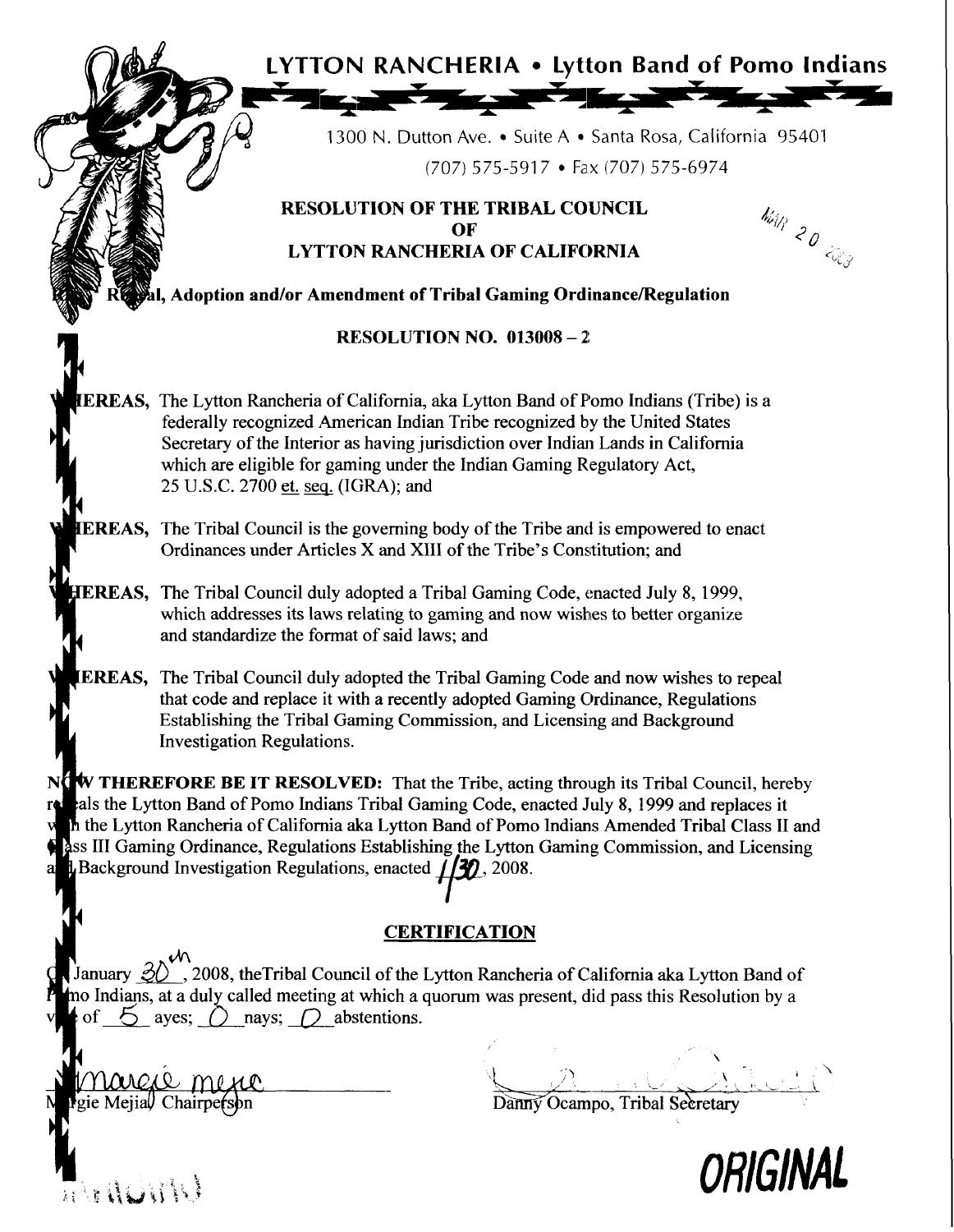#### **ORDINANCE NO.**

#### **LYTTON RANCHERIA OF CALIFORNIA aka LYTTON BAND OF POMO INDIANS AMENDED TRIBAL CLASS I1 AND CLASS I11 GAMING ORDINANCE**

#### **I. Purpose**

The Tribal Council of the Lytton Rancheria of California aka the Lytton Band of Pomo Indians (hereinafter "Tribe"), empowered by Article X and Article XI11 of the Tribe's Constitution to enact ordinances, hereby amends its Tribal Gaming Code, dated July 6, 1999, in order to set the terms for Class I1 and 111 gaming activities on tribal lands as well.

#### **11. Gaming Authorized**

A. All forms of Class **I1** gaming as defined in the Indian Gaming Regulatory Act, P.L. 100-447, 25 U.S.C. Section  $2703(7)(A)$  ("IGRA") are hereby authorized, including but not limited to bingo, pulltabs, and non-banking card games.

B. All forms of Class 111 gaming as defined in the Indian Gaming Regulatory Act, P.L. 100-447, 25 U.S.C. Section 2703(8) ("IGRA") and authorized by a Compact between the Tribe and the State of California are hereby authorized.

#### 111. **Definitions**

"Compact" means a Tribal-State Gaming Compact between the Tribe and the State of California authorizing Class III gaming activities, as required by IGRA, 25 U.S.C. §  $2710(d)(1)(C)$  and amended from time to time.

"NIGC" means the National Indian Gaming Commission.

"Tribal Council" means the seven (7) member committee composed of elected tribal officials authorized to represent the Tribe pursuant to the Tribe's Constitution.

"Tribal Gaming Commission" means the Lytton Gaming Commission established by the Tribe to serve as the Tribe's gaming regulatory body.

#### **IV. Ownership of Gaming**

The Tribe shall maintain the sole propriety interest in and responsibility for the conduct of all Class **I1** and Class 111 gaming activities authorized by this ordinance.

Lytton Gaming Ordinance<br>Enacted: January 20, 2008

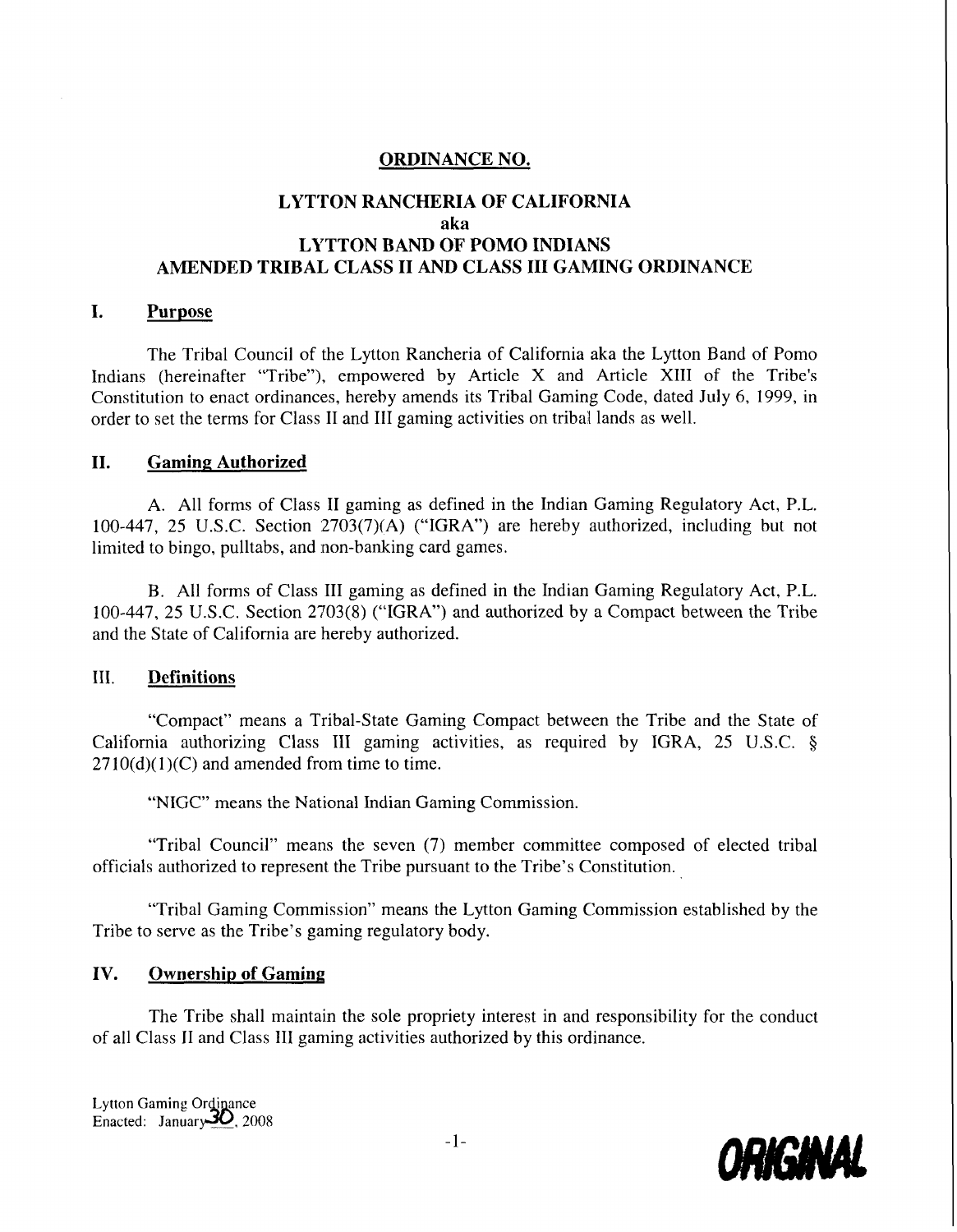# **V. Use of Gaming Revenue**

**A.** Net revenues from the Tribe's share of Class I1 and Class I11 gaming activities authorized herein shall be used only for the following purposes: to fund tribal government operations and programs; provide for general welfare of the Tribe and its members; promote tribal economic development; donate to charitable organizations; or help fund operations of local government agencies.

B. If the Tribe elects to make per capita payments to tribal members, it shall authorize such payments only pursuant to its Plan for the Allocation of Gaming Revenue, approved by the Secretary of the Interior under \$2710(b)(3) of IGRA.

## **VI. Audit** & **Agreed Upon Procedures**

A. Class I1 Gaming

1. The Tribal Gaming Commission shall cause to be conducted annually an independent audit of gaming operations and shall submit the resulting audit reports to the NIGC.

2. All gaming related contracts that result in the purchase of supplies, services, or concessions in excess of twenty five thousand (\$25,000) annually, except for contracts for professional legal and accounting services, shall be included within the scope of the audit that is described in paragraph **A** above.

3. The Tribal Gaming Commission shall ensure an independent certified public accountant shall be engaged annually to perform Agreed Upon Procedures in the manner provided for in 25 CFR Part 542.3(f) to verify compliance with the minimum internal controls standards ("MICS") adopted by the Tribe that provide a level of control that equals or exceeds those federal MICS set forth at 25 C.F.R. Part 542 applicable to the Gaming Operation and contain standards for currency transaction reporting that comply with 31 CFR Part 103.

## B. Class III Gaming

Audits shall be conducted as required by a Compact.

## **VII. Environmental Protection**

The construction, maintenance and operation of Class II and Class III gaming facilities and Class II and Class III games shall be conducted in a manner which adequately protects the environment and the public health and safety.

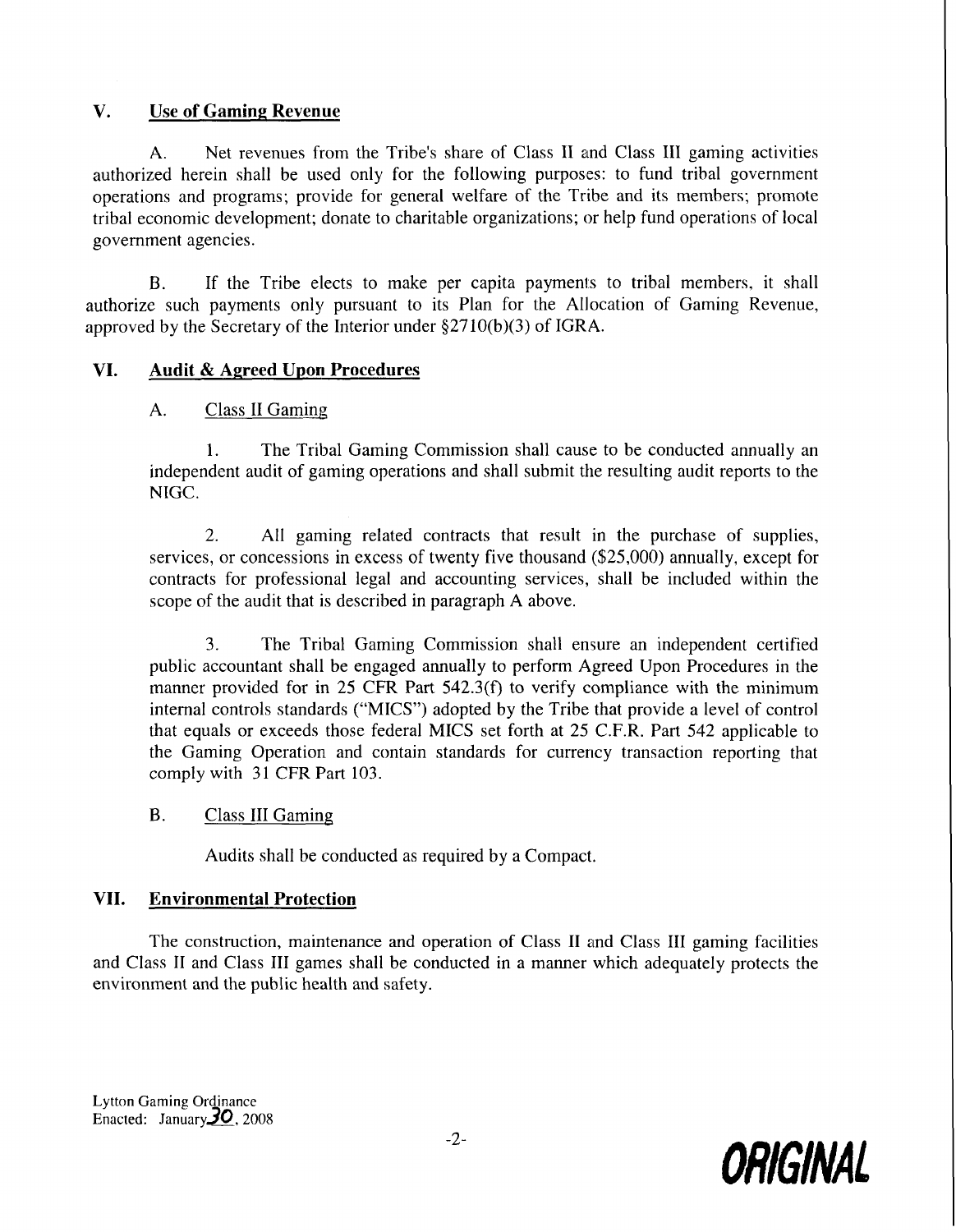# **VIII. Licenses for Key Employees and Primary Management Officials**

The Tribal Gaming Commission shall ensure that the policies and procedures set out in this section are implemented with respect to key employees and primary management officials employed at any Class II and/or Class III gaming enterprise operated on tribal lands:

## A. Definitions

For the purposes of this section, the following definitions apply:

- I. Key employee.
	- (a) A person who performs one or more of the following functions:
		- $(1)$ Bingo caller;
		- Counting room supervisor;  $(2)$
		- Chief of security;  $(3)$
		- Custodian of gaming supplies or cash;  $(4)$
		- $(5)$ Floor manager;
		- Pit boss;  $(6)$
		- $(7)$ Dealer;
		- $(8)$ Croupier;
		- Approver of credit; or  $(9)$
		- $(10)$ Custodian of gambling devices including persons with access to cash and accounting records within such devices;

(b) If not otherwise included, any other person whose total cash compensation is in excess of \$50,000 per year; or

(c) If not otherwise included, the four most highly compensated persons in the gaming operation.

(d) If not otherwise included, any person or entity designated by the Tribe or a Compact as an individual who must be licensed.

2. Primary Management Official.

(a) The person having management responsibility for a management contract;

- (b) Any person who has authority:
	- $(1)$  To hire and fire employees; or
	- (2) To set up working policy for the gaming operation; or

Lytton Gaming Ordinance Enacted:  $January30, 2008$ 

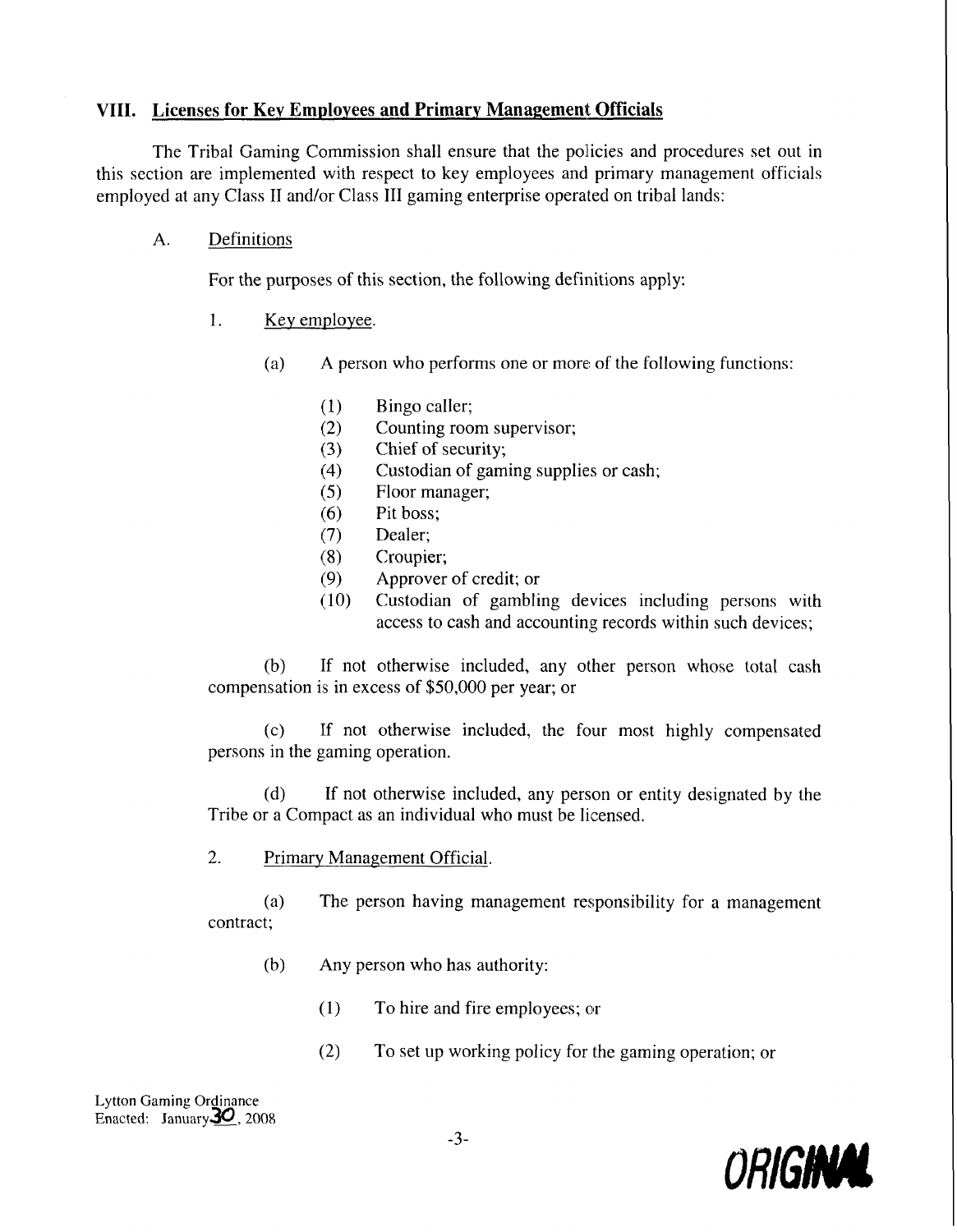(c) The chief financial officer or other person who has financial management responsibility.

#### B. Application Form

1. The following notice shall be placed on the application form for a key employee or a primary management official before that form is filled out by an applicant:

In compliance with the Privacy Act of 1974, the following information is provided: Solicitation of the information on this form is authorized by 25 U.S.C. 2701 *et* seq. The purpose of the requested information is to determine the eligibility of individuals to be employed in a gaming operation. The information will be used by National Indian Gaming Commission members and staff who have need for the information in the performance of their official duties. The information may be disclosed to appropriate Federal, Tribal, State, local, or foreign law enforcement and regulatory agencies when relevant to civil, criminal or regulatory investigations or prosecutions or when pursuant to a requirement by a tribe or the National Indian Gaming Commission in connection with the hiring or firing of an employee, the issuance or revocation of a gaming license, or investigations of activities while associated with a tribe or a gaming operation. Failure to consent to the disclosures indicated in this notice will result in a tribe's being unable to hire you in a primary management official or key employee position.

The disclosure of your Social Security Number (SSN) is voluntary. However, failure to supply a SSN may result in errors in processing your application.

2. The following notice shall be placed on the application form for a key employee or a primary management official before that form is filled out by an applicant:

A false statement on any part of your application rnay be grounds for not hiring you, or for firing you after you begin work. Also, you may be punished by fine or imprisonment. (U.S. Code, title 18, section 1001.)

## C. Background Investigations:

1. The Tribal Gaming Commission shall ensure that all of the following information is requested from each primary management official and from each key employee:

Lytton Gaming Ordinance Enacted: January  $\mathbf{\Sigma}$ , 2008

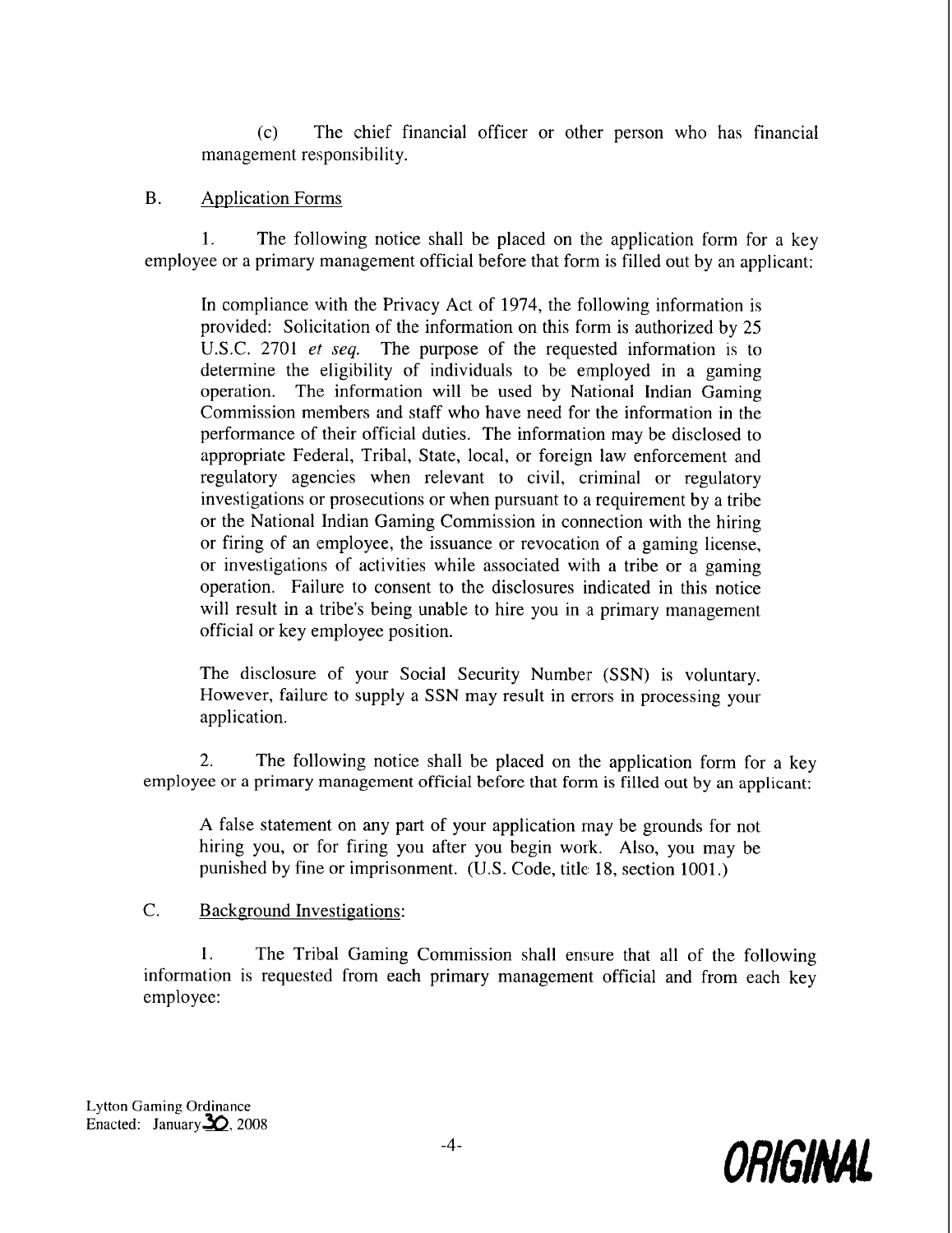(a) Full name, other names used (oral or written), social security number(s), birth date, place of birth, citizenship, gender, all languages (spoken or written);

(b) Currently and for the previous five (5) years: business and employment positions held, ownership interests in those businesses, business and residence addresses, and drivers' license numbers;

(c) The names and current addresses of at least three personal references, including one personal reference who was acquainted with the applicant during each period of residence listed under paragraph 2(b) of this section;

(d) Current business and residence telephone numbers;

(e) A description of any existing and previous business relationships with Indian tribes, including ownership interests in those businesses;

(f) A description of any existing and previous business relationships with the gaming industry generally, including ownership interests in those businesses;

(g) 'The name and address of any licensing or regulatory agency with which the person has filed an application for a license or permit related to gaming, whether or not such license or permit was granted;

(h) For each felony for which there is an ongoing prosecution or a conviction, the charge, the name and address of the court involved, and the date and disposition, if any;

(i) For each misdemeanor conviction or ongoing misdemeanor prosecution (excluding minor traffic violations) within ten (10) years of the date of the application, the name and address of the court involved and the date and disposition;

 $(i)$  For each criminal charge (excluding minor traffic charges), whether or not there is a conviction, if such criminal charge is within 10 years of the date of the application and is not otherwise listed pursuant to paragraphs 2(h) and 2(i) of this section, the criminal charge, the name and address of the court involved and the date and disposition;

(k) The name and address of any licensing or regulatory agency with which the person has filed an application for an occupational license or permit, whether or not such license or permit was granted;

Lytton Gaming Ordinance<br>Enacted: January 20, 2008

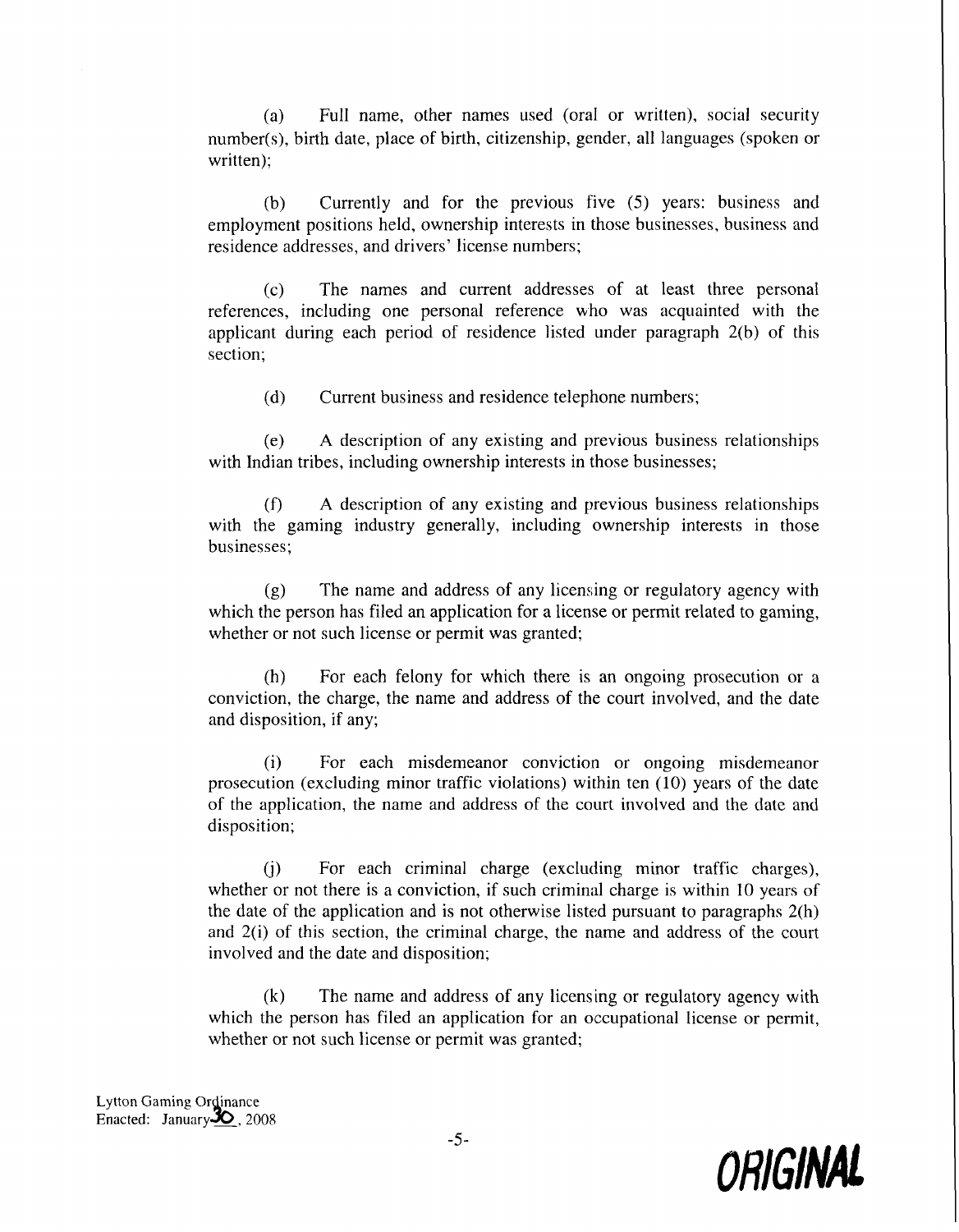(1) A current photograph;

(m) Fingerprints consistent with procedures adopted by a tribe according to 25 C.F.R. **3** 522.2(h); and

(n) .Any other information the Tribal Gaming Commission deems relevant.

2. The Tribal Gaming Commission shall conduct, or cause to be conducted, an investigation sufficient to make a determination under paragraph  $D$  of this section. In conducting a background investigation, the Tribal Gaming Commission, or its designee, shall promise to keep confidential the identity of each person interviewed in the course of the investigation.

## D. Eligibility Determination

1. The Tribal Gaming Commission shall review a person's prior activities, criminal record, if any, and reputation, habits and associations to make a finding concerning the eligibility of a key employee or a prirnary management official for employment in a gaming operation. If the Tribal Gaming Commission determines that employment of the person poses a threat to the public interest or to the effective regulation of gaming, or creates or enhances dangers of unsuitable, unfair, or illegal practices and methods and activities in the conduct of gaming, such person is not suitable for a tribal gaming license, and the tribal gaming operation shall not employ that person in a key employee or primary management official position.

2. Without limiting the foregoing, a person who has supplied materially false or misleading information with respect to the required information for that person's background investigation under paragraph  $C$  of this section is not suitable for a tribal gaming license pursuant to paragraph 1 above.

3. The Tribe's gaming operation shall not employ in a key employee position associated with Class **111** gaming activity any applicant wlio fails to meet any necessary suitability requirements under a Compact.

## E. Procedures for Forwarding Applications and Reports for Key Employees and Primary Management Officials to the NIGC

1. Unless otherwise provided for by the NIGC, when a key employee or primary management official begins work, the Tribal Gaming Commission shall forward to the NIGC a completed application and conduct the background investigation and make the determination referred to in the foregoing paragraphs of this section.

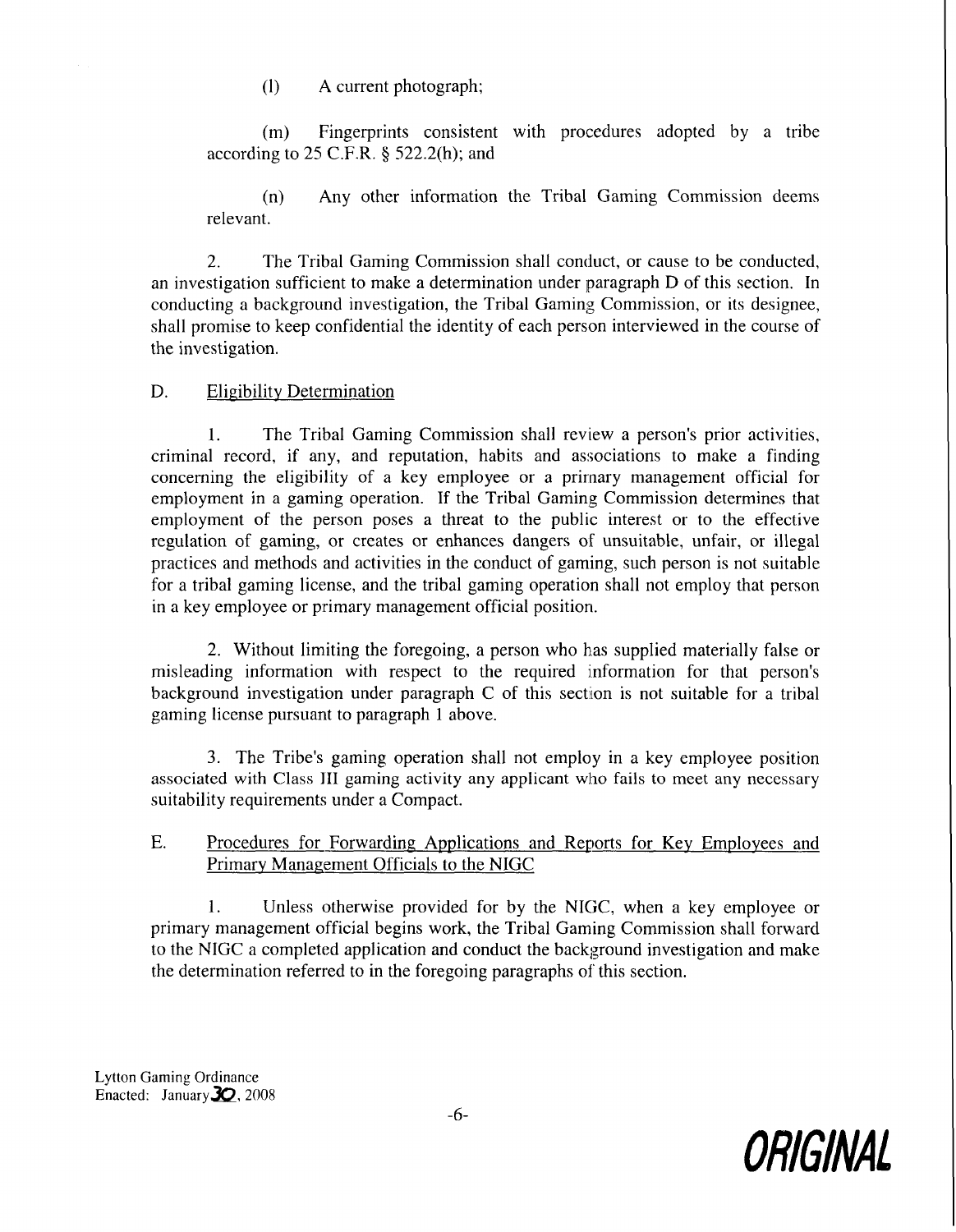2. Upon completion, the Tribal Gaming Comrnission shall forward the report referred to in paragraph F of this section to the NIGC within sixty (60) days after an employee begins work..

3. The gaming operation shall not employ a key employee or primary management official who does not have a license after ninety (90) days.

#### F. Report to NIGC

**1.** Pursuant to the procedures set out in paragraph E of this section, the Tribal Gaming Commission shall prepare and forward to the NlGC an investigative report on each background investigation. An investigative report shall include all of the following:

(a) Steps taken in conducting a background investigation;

- (b) Results obtained;
- (c) Conclusions reached;
- (d) The bases for those conclusions; and

(e) A copy of the eligibility determination made under paragraph D of this section.

2. If a license is not issued to an applicant the Tribal Gaming Commission shall:

(a) Notify the NIGC; and

(b) Forward copies of its eligibility determination and investigative report (if any) to the NIGC for inclusion in the Indian Gaming Individuals Records System.

3. With respect to key employees and primary management officials, the Tribal Gaming Commission shall retain applications and reports (if any) of background investigations for inspection by the Chairman of the NIGC or his or her designee for no less than three (3) years from the date of termination of employment.

## G. Granting a Gaming License

1. If, within a thirty (30) day period after the NIGC receives a report, the NIGC notifies the Tribal Gaming Commission that it has no objection to the issuance of a license pursuant to a license application filed by a key employee or a primary management official for whom the Tribe has provided an application and investigative

Lytton Gaming Ordinance Enacted: January  $30$ , 2008

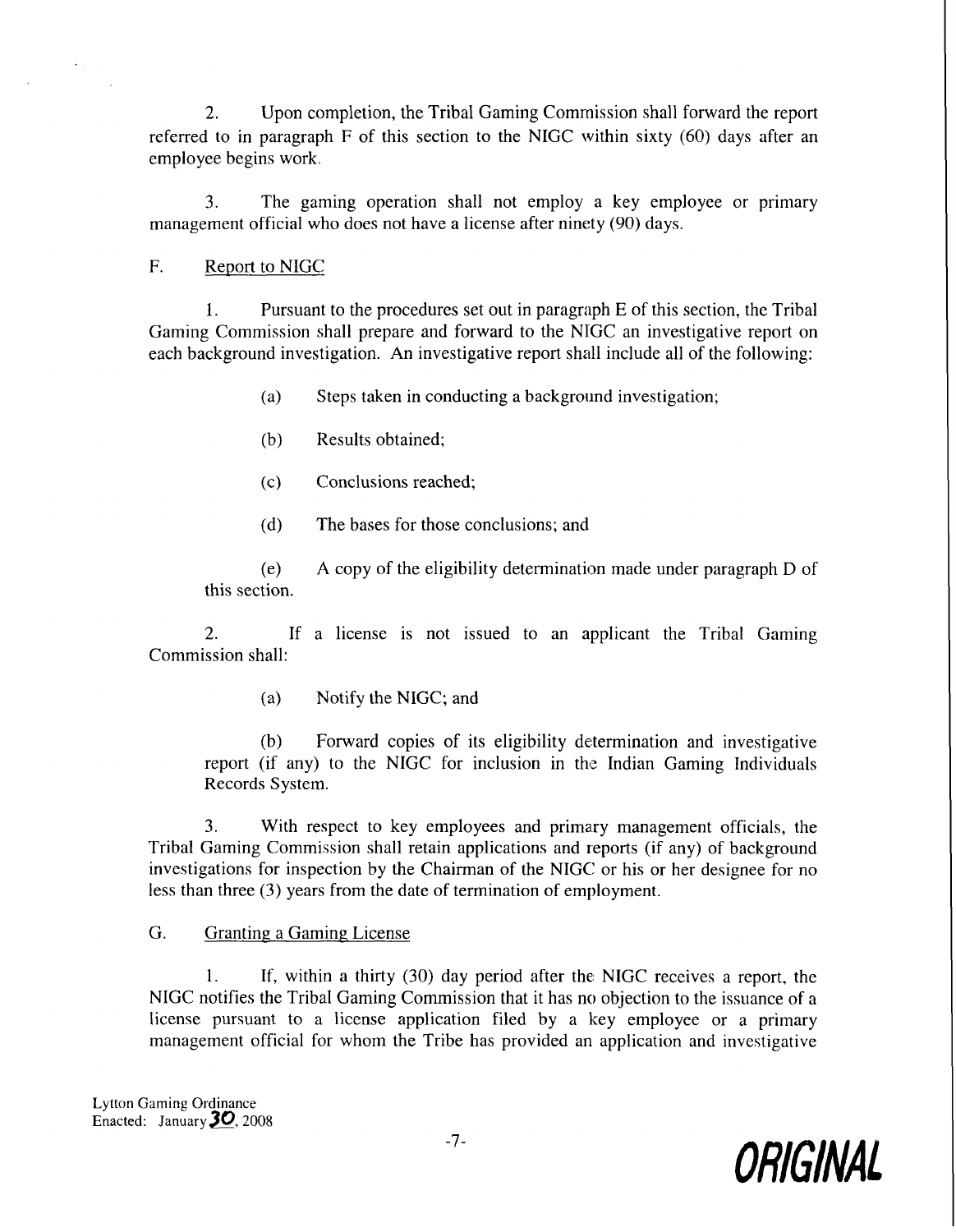report to the NIGC, the Tribal Gaming Commission may go forward and issue a license to such applicant.

2. The Tribal Gaming Commission shall respond to a request for additional information from the Chairman of the NIGC concerning a key employee or a primary management official who is the subject of a report. Such a request shall suspend the thirty  $(30)$  day period under paragraph G.1 of this section until the Chairman of the NIGC receives the additional information.

3. If, within the thirty (30) day period described above, the NIGC provides the Tribal Gaming Commission with a statement itemizing objections to the issuance of a license to a key employee or to a primary management official for whom the Tribal Gaming Commission has provided an application and investigative report to the NIGC, the Tribal Gaming Commission shall reconsider the application, taking into account the objections itemized by the NIGC.

4. The Tribal Gaming Commission shall ensure compliance with any other procedures regarding licensure which may be required under a Compact.

#### H. License Suspension

1. If, after the issuance of a gaming license, the Tribal Gaming Commission receives from the NIGC reliable information indicating that a key employee or a primary management official is not eligible for employment under paragraph D above, the Tribal Gaming Commission shall suspend such license and shall notify in writing the licensee of the suspension and the proposed revocation. The Tribal Gaming Commission shall make the final decision whether to issue a license to such applicant.

2. The Tribal Gaming Commission shall notify the licensee of a time and a place for a hearing on the proposed revocation of a license.

**3.** After a revocation hearing, the Tribal Gaming Commission shall decide to revoke or to reinstate a gaming license. The Tribal Gaming Commission decision shall be final. The Tribal Gaming Commission shall notify the NIGC of its decision.

## **IX. License Locations**

The Tribal Gaming Commission shall issue a separate license to each place, facility, or location on Indian lands where Class I1 and Class I11 gaming is conducted under this ordinance.

## **X. Customer Dispute Resolution Procedure**

The general manager of the tribal gaming operation shall attempt to resolve on an informal basis any customer complaints relating to the play or operation of a game. If the complaint cannot be resolved at the general manager level, the customer shall be informed that

Lytton Gaming Ordinance<br>Enacted: January 20, 2008